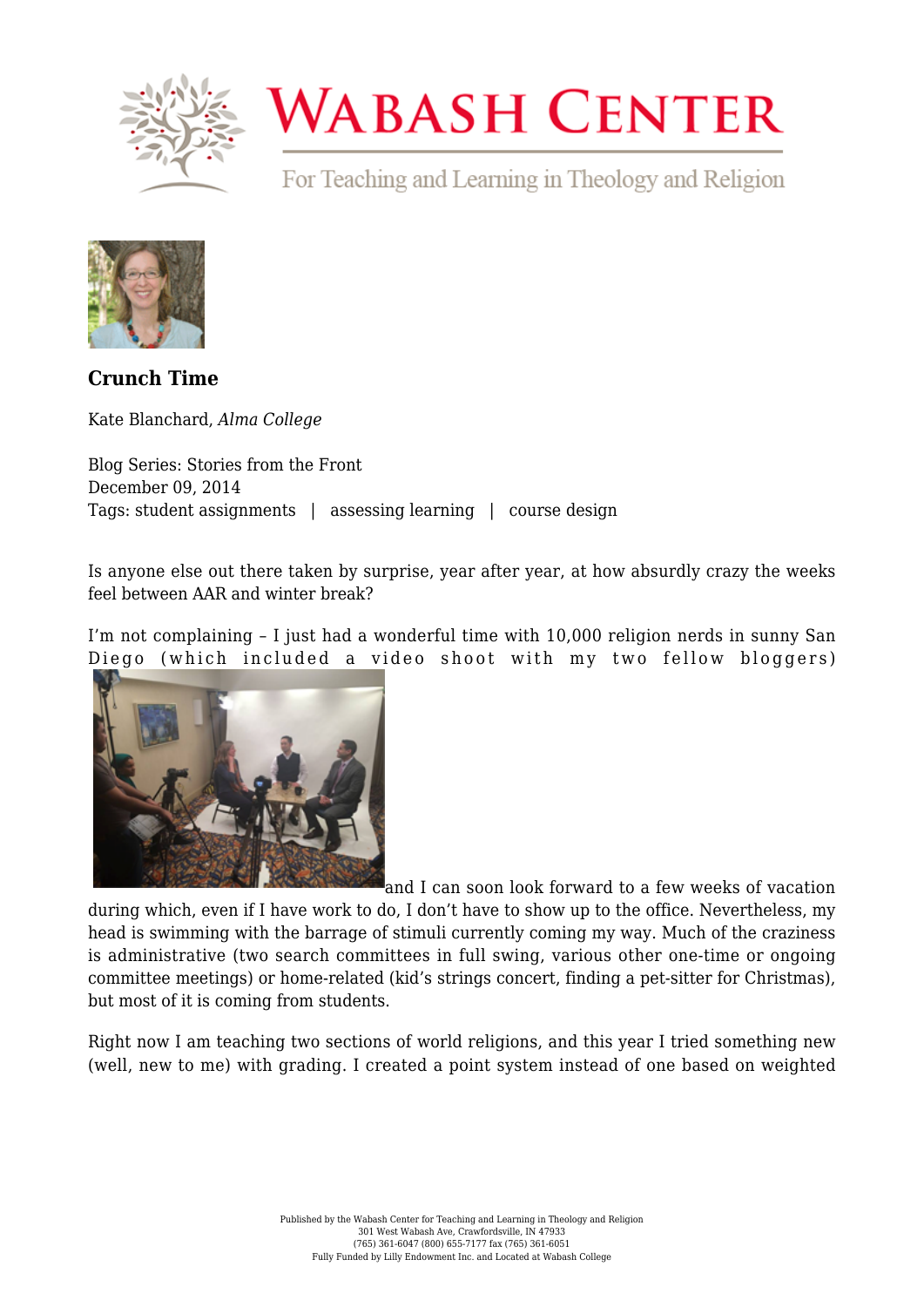percentages. The syllabus outlines two types of assignments: those that are required (exams, papers, participation) and those that are optional (presentations, book reports, office visits, site visits, extra-curricular learning events). If a student achieves perfect scores on every required assignment, she can earn an AB (my institution's way of skirting the A-/B+ issue), but if she wants an A she must do at least one optional assignment. My thinking was that this would highlight the fact that "excellent" is supposed to really mean work that *excels* – it goes above and beyond standard requirements – and would allow students to feel more in control of their grades. It would also give them many chances to make up for a bad paper or exam.

What I didn't expect, though of course I should have, was that most students wouldn't think about doing any optional assignments until well after mid-terms, such that the last weeks of the term have been jam-packed with students doing presentations (which require at least one meeting with me – a process that inevitably entails multiple emails) or office visits (a 20-minute meeting with me to discuss topics of their own choosing). My students' sense of urgency began to rise right around the time my advisees needed to meet about registration for winter term. Never mind that September and October saw entire weeks go by with nary a student visiting during my five regular office hours; humans, as we all know, will put off whatever they can put off until they can't anymore. As one student wrote laughably the night before our last day of class, "I am sorry I waited until the last minute, but this semester has been very busy for me."

Had I planned more efficiently, these weeks of student panic might not seem so overstimulating, but – being human like my students – I, too, put off what I can until I can't. Unlike some of my colleagues in [more popular departments,](https://www.wabashcenter.wabash.edu/2014/09/disciplinary-envy-or-learning-to-read/) I'm simply not used to having students lined up outside my door waiting to see me. I also sometimes forget that I'm a bit introverted and need down time. (*What? An introvert in academe?*) It's easy to forget because I like people and I'm not shy, but when I lack even a few moments to regroup between visits I start to feel something like this: